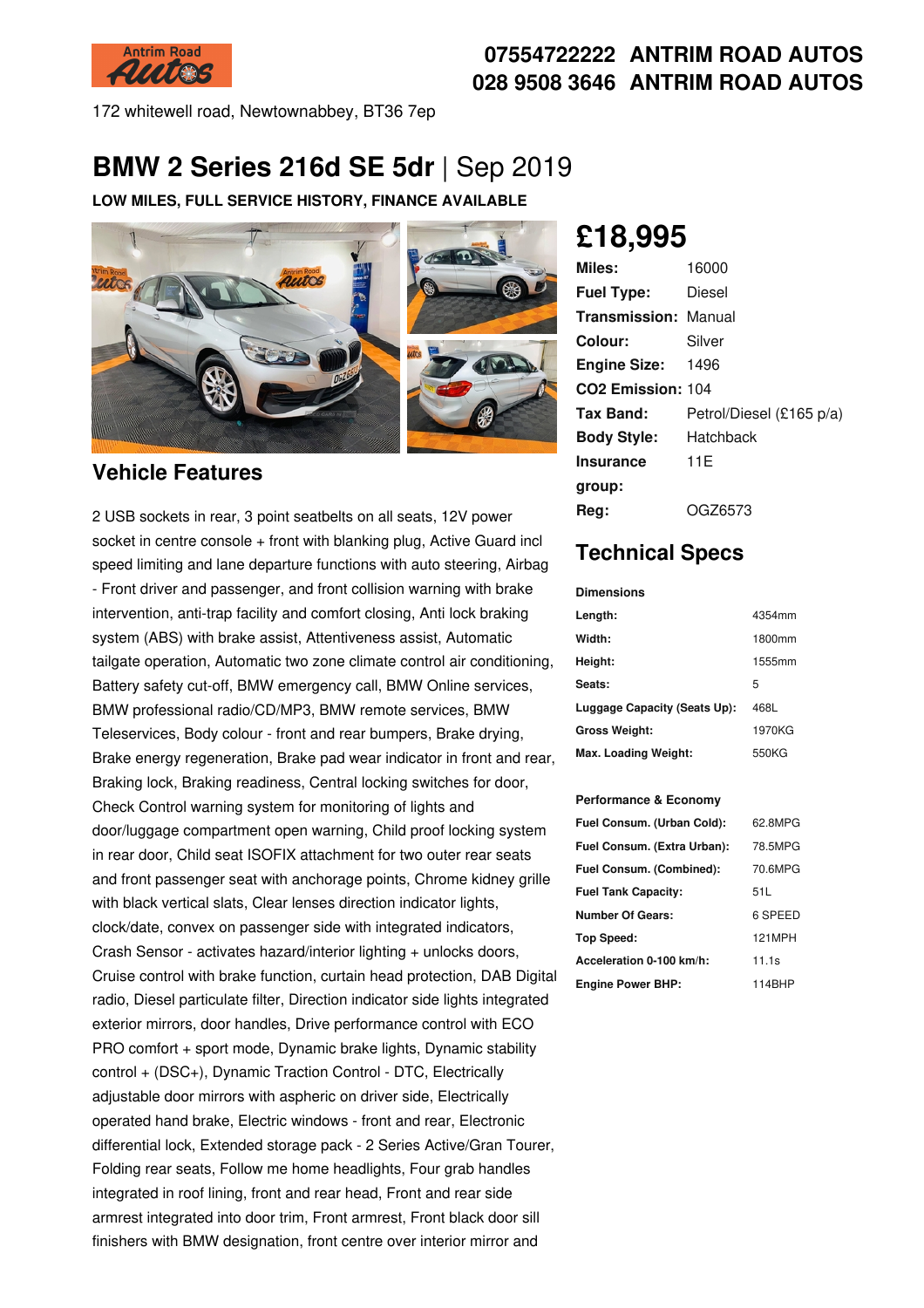rear centre automatic interior light activation when door is opened, Front head restraints, front pyrotechnic belt tensioners and belt force limiters, front side, Front ventilated disc brakes, fuel filler cap and luggage compartment, Glovebox with light, Green tinted heat protection glazing, Halogen headlights, Headlight beam throw control, Heated windscreen washer jets, High level third brake light, Hill start assist, Incorrect fuelling protection, Instrument cluster with speedometer with miles per hour read out, Interior lighting, Intervention on the front axle when DSC deactivated, LED daytime running lights, LED front fog lights, Lights on warning by audio warning signal when ignition is switched off, Lightweight engineering, Locking wheel bolts, Luggage compartment access via BMW roundel, Luggage compartment lighting, manual deactivation of front passenger airbag possible, mirror caps, Multi-function controls for steering wheel, odometer/trip meter, On board computer - average speed+fuel consumption, Optimum shift indicator, outside temperature display and ice warning, Personal Profile - automatic lock when driving away selectable, Rain sensor including auto headlights activation, Real time traffic information, Rear centre armrest, rear coded belt buckles, Rear disc brakes, Rear fog lights, Rear window aerial, Rear window wiper integrated under roof spoiler, Reduced rolling resistance tyres, Remote control including integrated two key, Reversing light in rear light cluster, roof mouldings, Seat belt security check for driver and front passenger, Seatbelt warning, service interval, Service interval indicator, Shark fin antenna, Side impact protection, Single chrome exhaust tailpipe, Speed limiter, Steering wheel column manual adjustment, Sunvisors with vanity mirrors and ticket pocket, tachometer and fuel gauge, Thatcham 1 alarm system with remote control and engine immobiliser. Three rear headrests, Three spoke sport leather steering wheel, Twin horns, Two cupholders, Tyre pressure monitoring system, Velour floor mats, Visible VIN plate, Warning triangle and first aid kit, Welcome lighting, with open/close fingertip control

## **Vehicle Description**

\*\*\* FINANCE & PCP AVAILABLE \*\*\*

\*\* THIS CAR IS STILL UNDER MANUFACTURS WARRANTY UNTIL 26 SEPTEMBER 2022 \*\*

2019 BMW 216D SE 1.5 DIESEL \*\* 115 BHP \*\*

16,000 WARRANTED MILES

BMW SERVICE HISTORY

ONE OWNER FROM NEW

2 KEYS WITH REMOTE CENTRAL LOCKING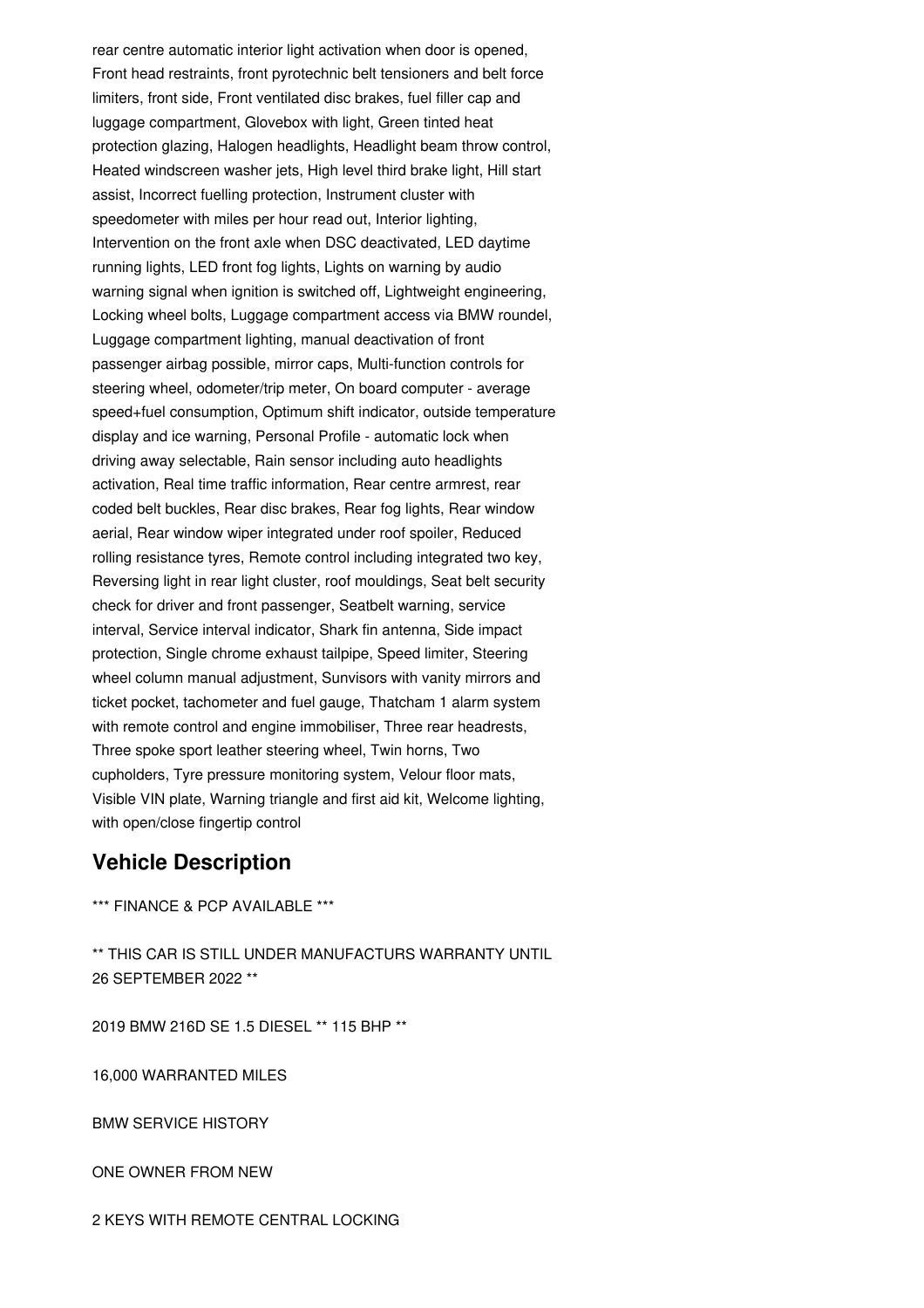NOT DUE ITS FIRST MOT UNTIL 26 SEPTEMBER 2023

## 16 INCH ALLOYS WITH EXCELLENT TYRES

FRONT FOG LIGHTS

LED DAYTIME RUNNING LIGHTS

REAR SPOILER

REAR PARKING SENSORS

SAT - NAV

FRONT AND REAR ARMRESTS

BLACK / GREY CLOTH INTERIOR

6 SPEED MANUAL

CD / MP3 PLAYER

DAB DIGITAL RADIO

BUILT IN BLUETOOTH HANDSFREE FOR MUSIC AND CALLS

DIGITAL DUAL CLIMATE CONTROL

I - DRIVE COMPUTER SYSTEM

CRUISE CONTROL

MULTI FUNCTION STEERING WHEEL

AUTO HEADLIGHTS

4 ELECTRIC WINDOWS

ELECTRIC MIRRORS

HPI CLEAR WITH PRINTOUT

EXCELLENT CAR INSIDE AND OUT

ALL CARS SOLD WITH FULL VALET

ALL CARS COME FULLY SERVICED

ANY INSPECTION WELCOME